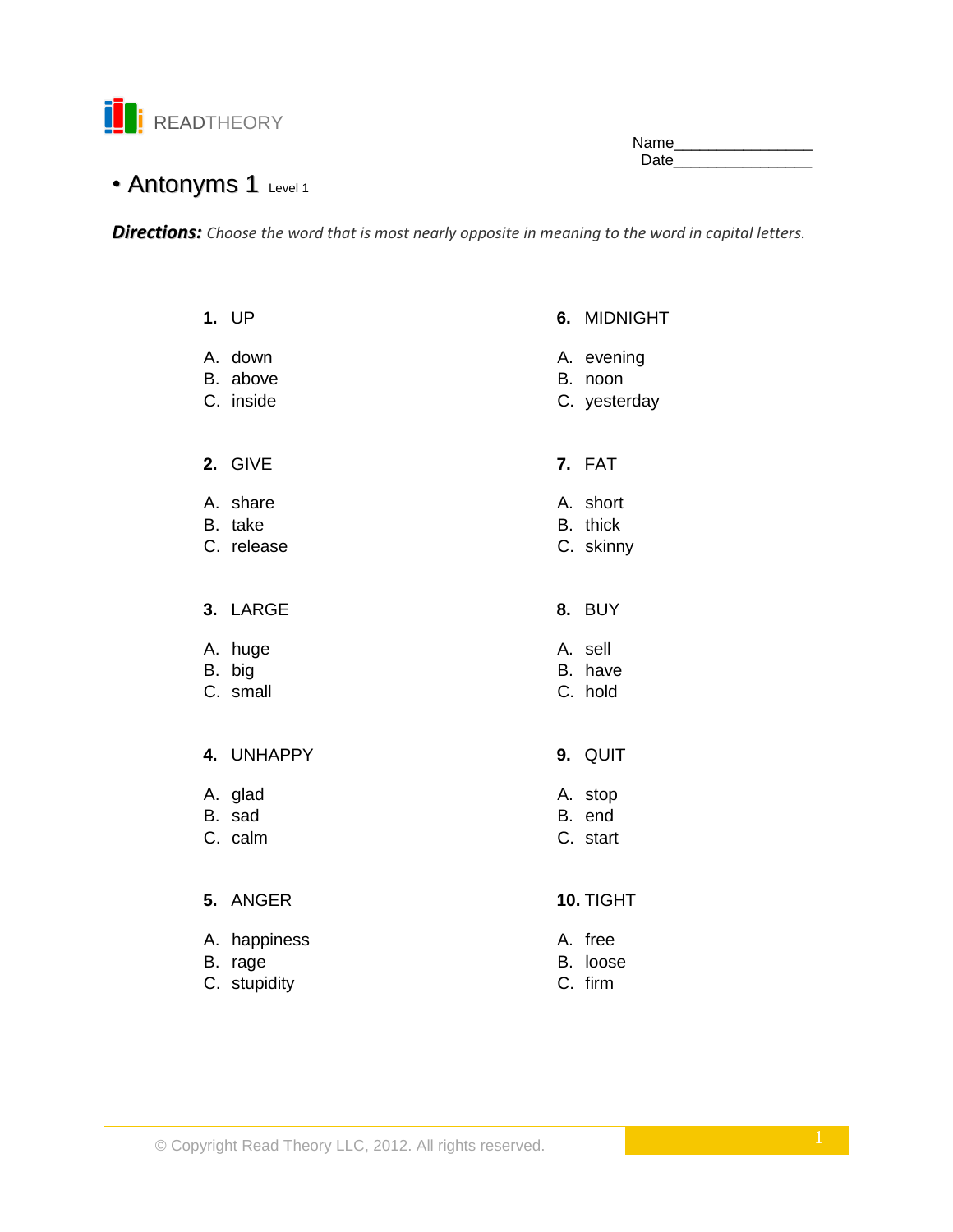# **Answers and Explanations**

# 1) **A**

The word *up* means toward the sky. When you throw a ball up in the air, you toss it above you. The opposite of up is toward the ground. Because *down* means toward the ground, choice **(A)** is correct.

**(B)** is incorrect because *above* means at a higher level or layer. This is almost the same as *up*, not the opposite of it.

**(C)** is incorrect because *inside* means situated within or in the middle of something. This is not the opposite of *up*.

### 2) **B**

The word *give* means to freely hand over something to someone else. When your friend places a pencil in your hand, he or she is giving you a pencil. The opposite of giving is receiving something from someone else. Because *take* means to gain possession of something, choice **(B)** is correct.

**(A)** is incorrect because *share* means to give a portion of something to someone else. This is almost the same as *give*, not the opposite of it.

**(C)** is incorrect because *release* means to set free or let something go. This is not the opposite of *give*, since releasing and giving both involve losing possession of something.

#### 3) **C**

The word *large* means of great size. For example, a mountain is a very large object. The opposite of large is of a lesser or littler size. Because *small* means little or of a size that is less than normal, choice **(C)** is correct.

**(A)** is incorrect because *huge* means very big. This is almost the same as *large*, not the opposite of it.

**(B)** is incorrect because *big* means of great size. This is the same as *large*, not the opposite of it.

#### 4) **A**

The word *unhappy* means sad or not happy. When one hears bad news, he or she becomes unhappy. The opposite of unhappy is happy. Because *glad* means happy or pleased, choice **(A)** is correct.

**(B)** is incorrect because *sad* means unhappy. This is the same as *unhappy*, not the opposite of it.

**(C)** is incorrect because *calm* means relaxed or free from stress. This is not the opposite of *unhappy*, because being calm is not the same as being happy.

# 5) **A**

The word *anger* means a strong feeling of annoyance or displeasure. When someone is mad or really upset, he or she is feeling anger. The opposite of anger is a feeling of pleasure or contentment. Because *happiness* is the state of being happy or feeling pleasure, choice **(A)** is correct.

**(B)** is incorrect because *rage* is violent, uncontrollable anger. This is almost the same as *anger*, not the opposite of it.

**(C)** is incorrect because *stupidity* is the state of being unintelligent or dumb. This is not the opposite of *anger*.

#### 6) **B**

The word *midnight* means twelve o'clock at night. Monday turns to Tuesday at midnight, since midnight is the end of one day and the beginning of another. The opposite of midnight is the mid-point of the day. Because *noon* is twelve o'clock in the day and the mid-point of the day, choice **(B)** is correct.

**(A)** is incorrect because *evening* is the part of the day that lasts from the end of the workday to the time at which people go to sleep. This is not the opposite of *midnight*, because both evening and midnight are during the night.

**(C)** is incorrect because *yesterday* is the day before today. This is not the opposite of *midnight*, because midnight is not the same as today.

#### 7) **C**

The word *fat* means having a large amount of flesh or being large in size. For example, most pigs are fat. The opposite of fat is thin. Because *skinny* means very thin, choice **(C)** is correct.

**(A)** is incorrect because *short* means small in height. This is not the opposite of *fat*, because fat is not the same as tall.

**(B)** is incorrect because *thick* means wide in width or depth. This is not the opposite of *fat*, since someone who is fat is likely also thick.

#### 8) **A**